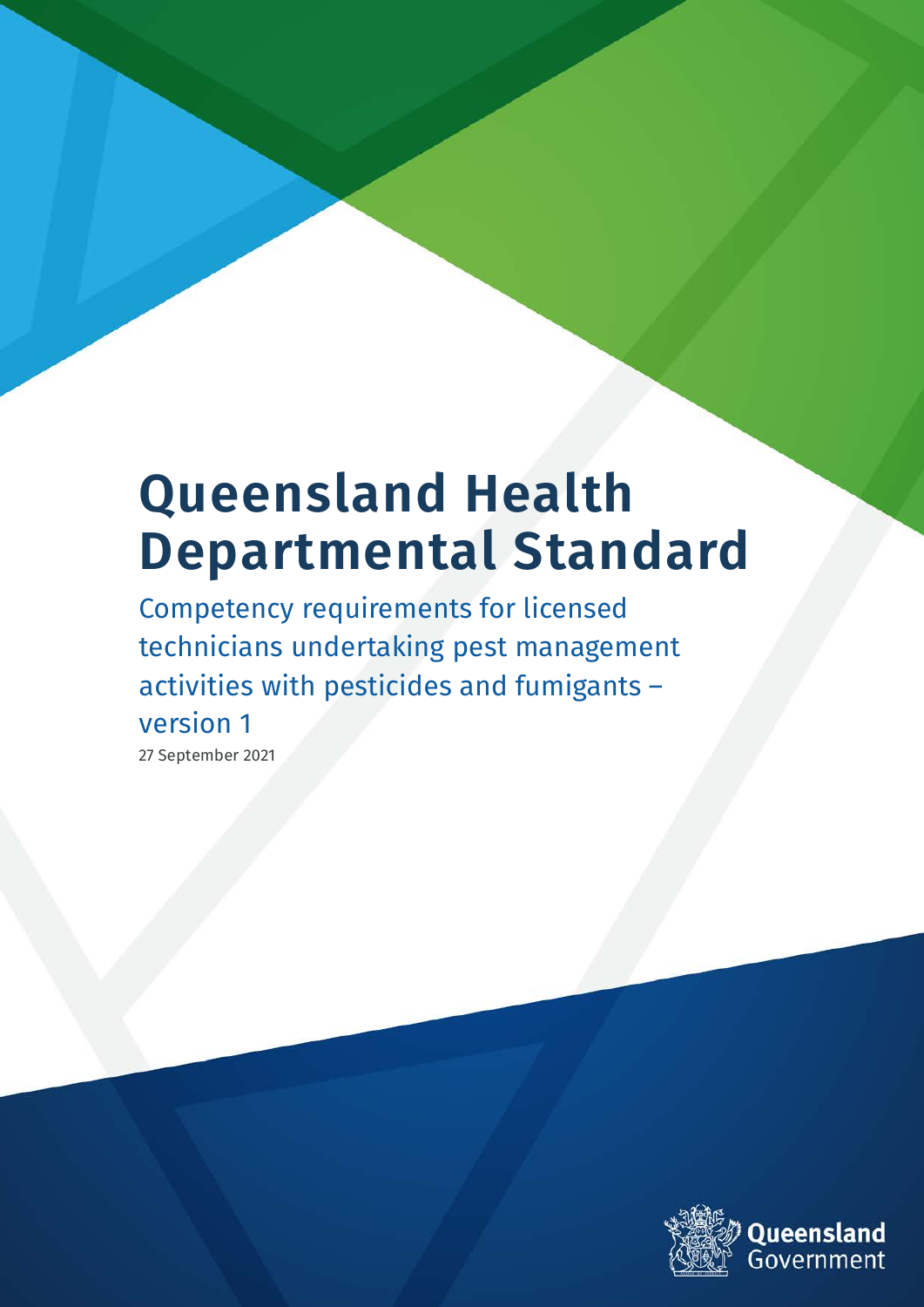**Queensland Health Departmental Standard: Competency requirements for licensed technicians undertaking pest management activities with pesticides and fumigants – version 1**

Published by the State of Queensland (Queensland Health), September 2021

This document is licensed under a Creative Commons Attribution 3.0 Australia licence.



To view a copy of this licence, visit creativecommons.org/licenses/by/3.0/au

© State of Queensland (Queensland Health) 2021

You are free to copy, communicate and adapt the work, as long as you attribute the State of Queensland (Queensland Health).

#### **For more information contact:**

Health Protection Branch, Queensland Health, PO Box 2368, Fortitude Valley BC QLD 4006, email [environmentalhazards@health.qld.gov.au,](mailto:environmentalhazards@health.qld.gov.au) phone (07) 3328 9310.

#### **Disclaimer:**

The content presented in this publication is distributed by the Queensland Government as an information source only. The State of Queensland makes no statements, representations or warranties about the accuracy, completeness or reliability of any information contained in this publication. The State of Queensland disclaims all responsibility and all liability (including without limitation for liability in negligence) for all expenses, losses, damages and costs you might incur as a result of the information being inaccurate or incomplete in any way, and for any reason reliance was placed on such information.

#### **Version control**

| <b>Version</b> | <b>Replaces version</b> | Date approved  | <b>Commencement</b><br>date |
|----------------|-------------------------|----------------|-----------------------------|
|                | ΝA                      | 12 August 2021 | 27 September 2021           |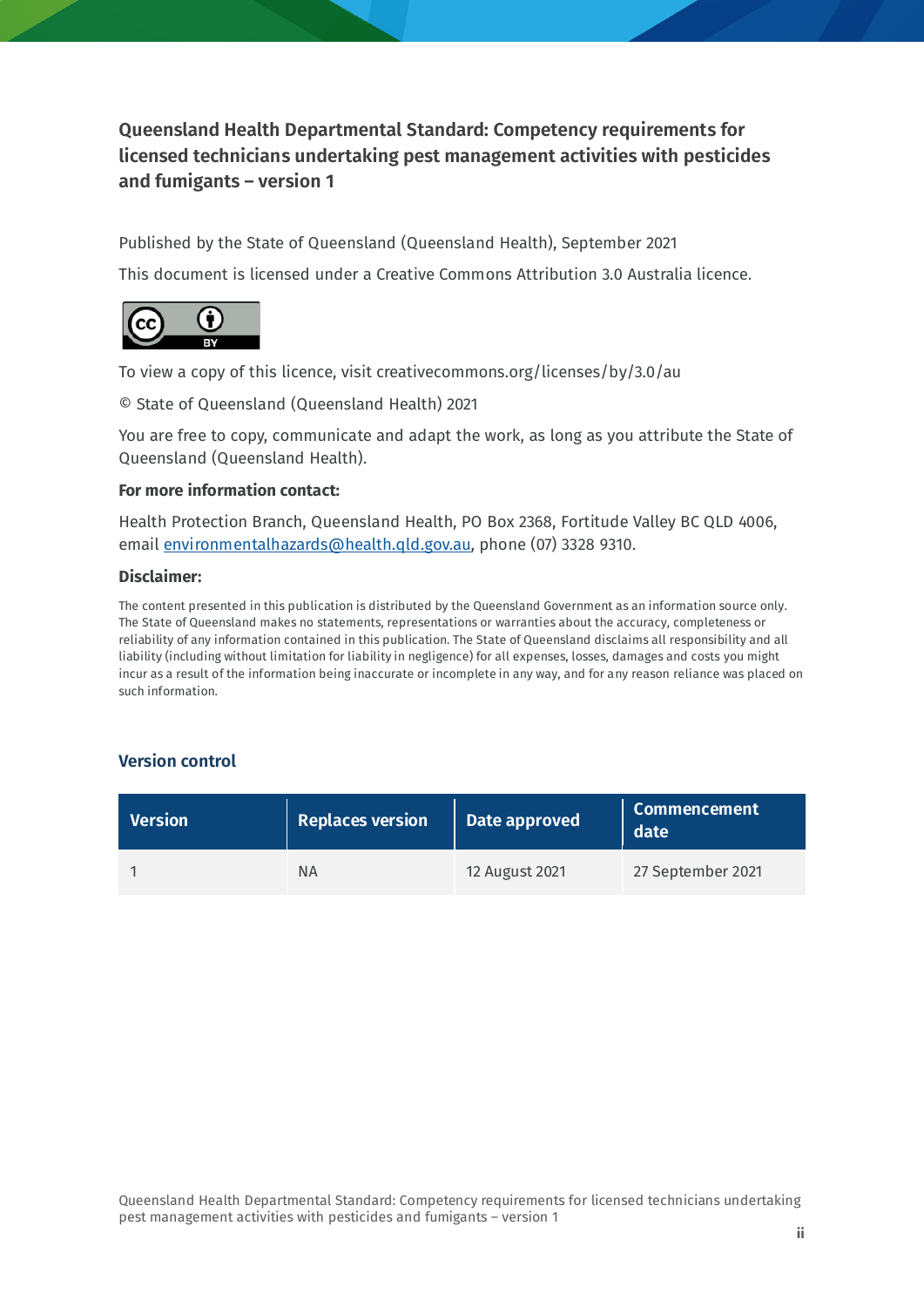#### **Contents**

| <b>Preface</b>                                                                     |                         |
|------------------------------------------------------------------------------------|-------------------------|
| <b>Object of this Standard</b>                                                     |                         |
| <b>Scope</b>                                                                       |                         |
| Part 1 - Approved Competency Requirements for Licensed Pest Management Technicians | $\overline{\mathbf{3}}$ |
| Glossary                                                                           | 5.                      |
| <b>Appendix 1 - Approved competencies</b>                                          |                         |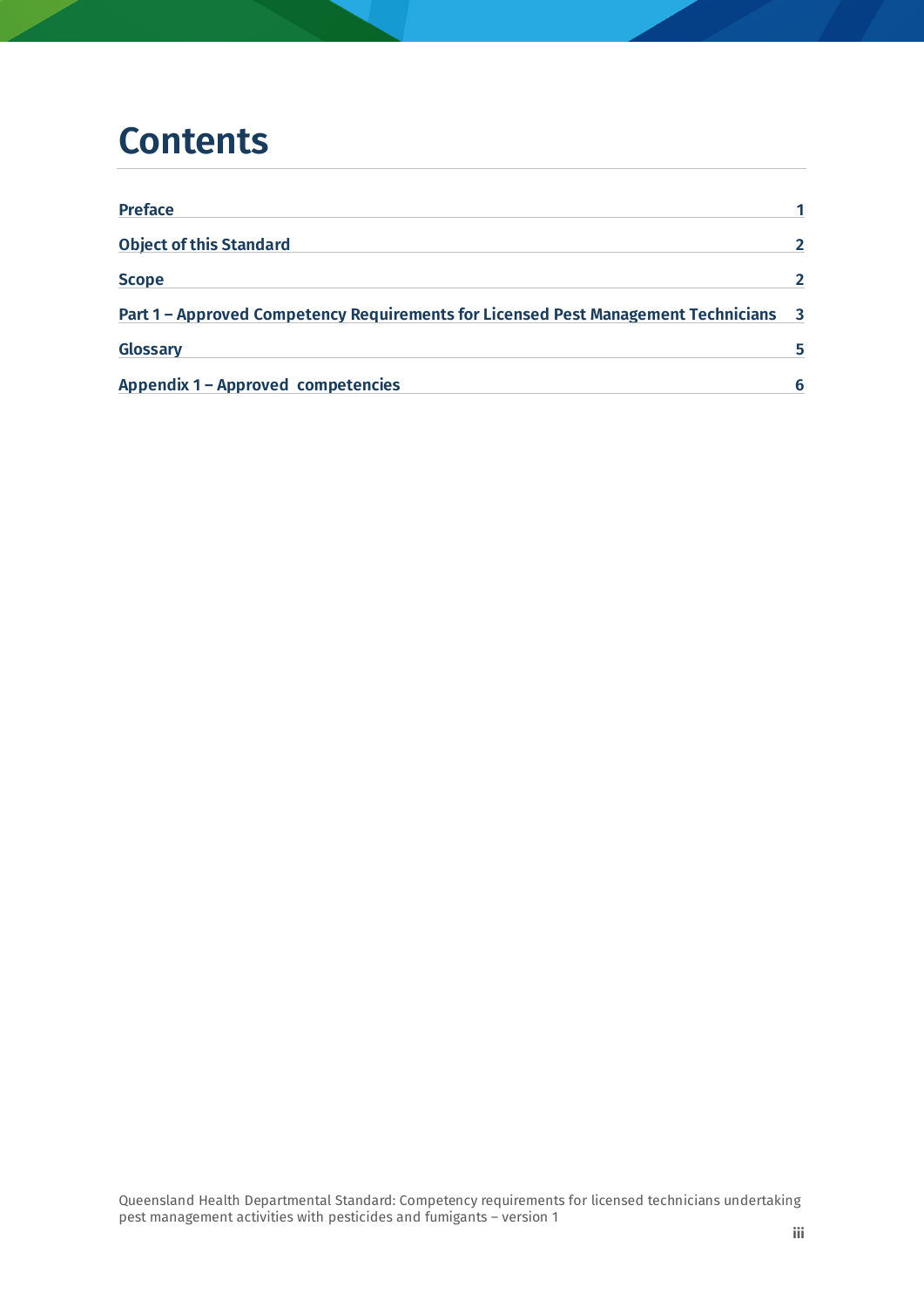### <span id="page-3-0"></span>**Preface**

The Departmental Standard – Competency requirements for licensed technicians undertaking pest management activities with pesticides and fumigants (this Standard) has been made pursuant to section 233 of the Medicines and Poisons Act 2019 (the Act) by the Chief Executive of Queensland Health, and establishes the minimum competency requirements for persons seeking to carry out regulated activities with poisons.

Maintaining the health and wellbeing of users of regulated substances, as well as the general public who may be exposed to these substances, is the primary focus of the medicines and poisons regulatory framework. By achieving the main purposes of the Act, Queensland Health is confident that this outcome will be attained. Compliance with this Standard will assist in ensuring that persons who are authorised to carry out regulated activities using regulated substances have the necessary competencies to carry out the activities safely.

This Standard must be followed where it is referenced by the Act or Medicines and Poisons (Pest Management Activities) Regulation 2021 or when it is required as a condition of an authority.

The Standard provides minimum criteria and acceptable actions to achieve the required outcomes. Where more than one course of action is acceptable to achieve the outcomes required, the authorised person may choose the option that is practicable to their needs.

The words 'must' or 'shall' used in this Standard mean the requirement is mandatory.

The words 'should' or 'may' recommends a discretionary course of action.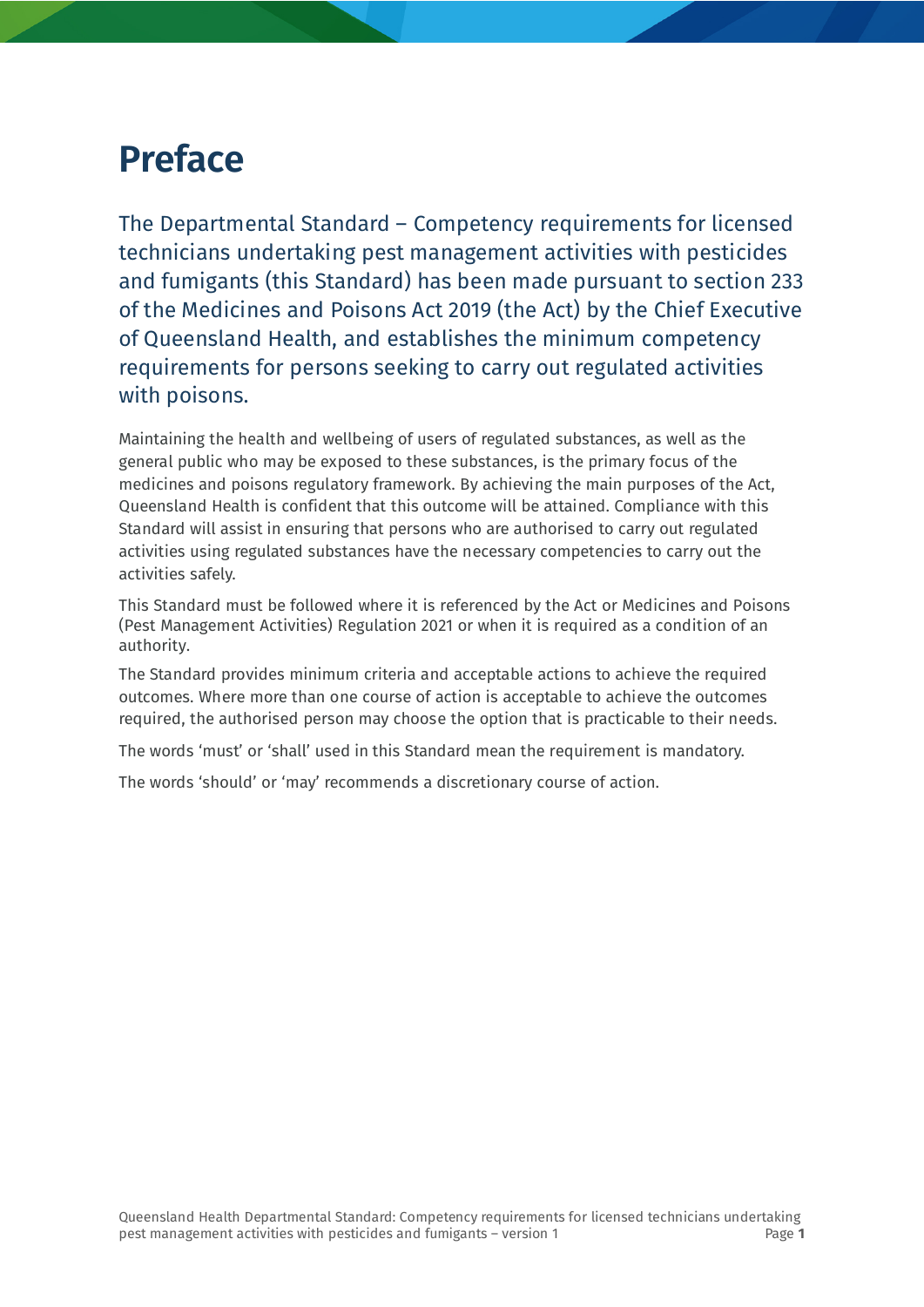# <span id="page-4-0"></span>**Object of this Standard**

The object of this Standard is to prescribe the minimum competency requirements for specific types of regulated activities.

Sections 30 and 62 of the Act state that the holder of a substance authority is authorised to carry out a regulated activity with a regulated substance, provided they carry out the activity in the 'authorised way' as defined in section 31 of the Act.

Completing the competencies detailed in this Standard is a necessary requirement prior to a determination being made relevant to an application for a substance authority, and is in addition to the other requirements when applying for a substance authority under Chapter 3, Part 3 of the Act.

Accordingly, this Standard should be used by applicants as a pre-check of the competency requirements prior to applying for a substance authority.

## <span id="page-4-1"></span>**Scope**

This Standard details approved training and competency requirements relating to regulated activities involving pesticides and fumigants for the following types of substance authorities:

- Pest management licence excluding timber pests.
- Pest management licence including timber pests.
- Pest management licence for fumigation.
- Pest management licence including bird pests.

In accordance with section 76(3) of the Act, the Chief Executive (or delegate) must have regard to this Standard when considering an application for a substance authority which relates to matters stated in this Standard.

Where competencies have been updated, the updated competencies may be considered by the Chief Executive (or delegate) for their suitability to allow a person to undertake regulated activities, along with the superseded competencies.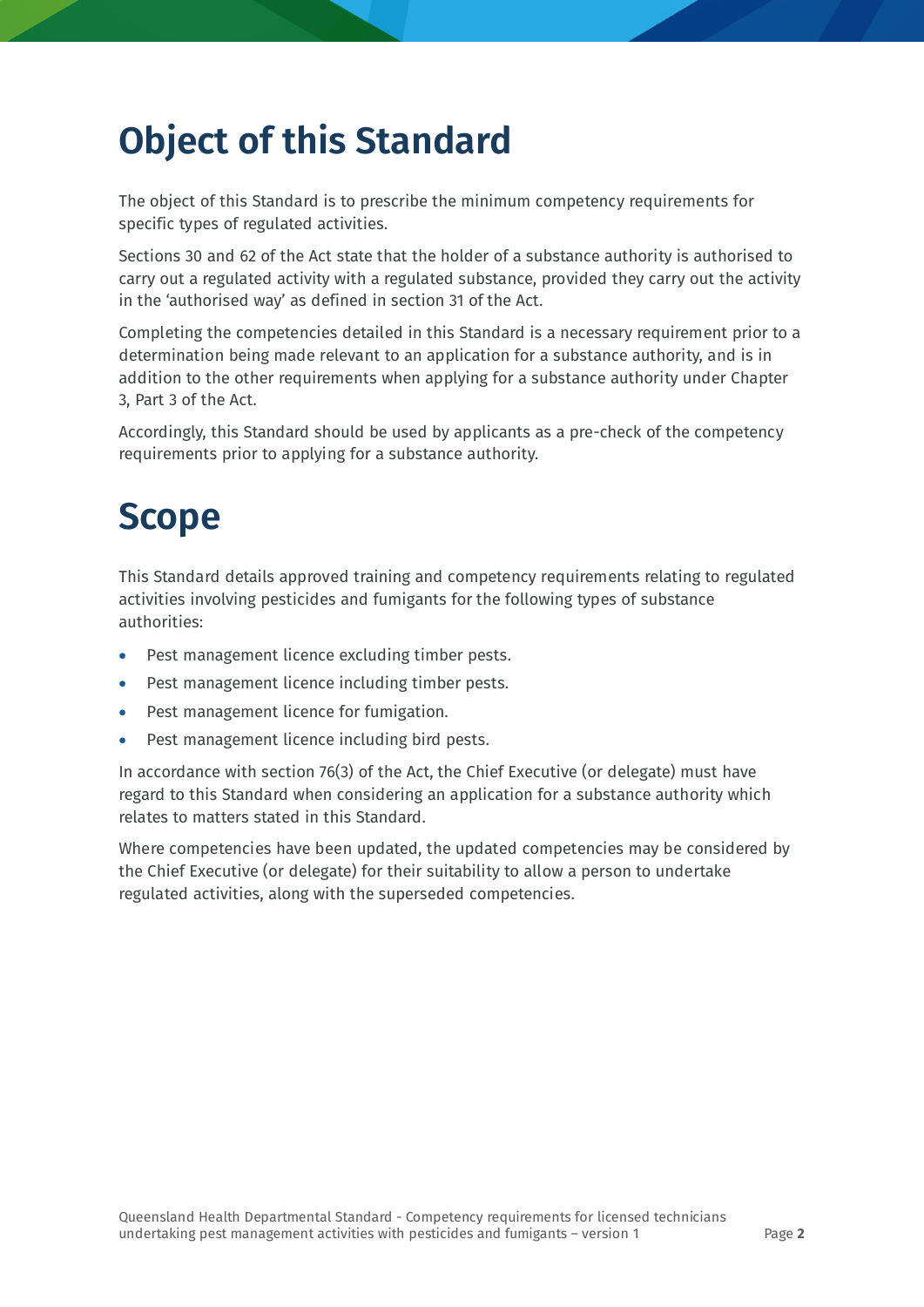#### <span id="page-5-0"></span>**Part 1 – Approved Competency Requirements for Licensed Pest Management Technicians**

| <b>Criterion</b>                                                           | Primary competency <sup>1</sup>                                                                                                                                                                                                                                                                                                                                                                                                       |
|----------------------------------------------------------------------------|---------------------------------------------------------------------------------------------------------------------------------------------------------------------------------------------------------------------------------------------------------------------------------------------------------------------------------------------------------------------------------------------------------------------------------------|
| 1.1. Treatment of urban pests,<br>excluding timber pests and<br>bird pests | CPPUPM3005 - Manage pests without applying pesticides; and<br>А.<br>CPPUPM3006 - Manage pests by applying pesticides; and<br>CPPUPM3018 – Maintain equipment and pesticide storage area in<br>pest management vehicles.<br><b>OR</b><br>B.<br>Competency approved by the Chief Executive of<br>Queensland Health.                                                                                                                     |
| 1.2. Treatment of urban pests,<br>including timber pests                   | CPPUPM3005 - Manage pests without applying pesticides; and<br>A.<br>CPPUPM3006 - Manage pests by applying pesticides; and<br>CPPUPM3008 - Inspect for and report on timber pests; and<br>CPPUPM3010 - Control timber pests; and<br>CPPUPM3018 - Maintain equipment and pesticide storage area in<br>pest management vehicles.<br><b>OR</b><br>Competency approved by the Chief Executive of<br><b>B.</b><br><b>Oueensland Health.</b> |
| 1.3. Fumigation activity                                                   | CPPUPM3011 - Manage organisms by applying fumigants to<br>А.<br>commodities and environments.<br><b>OR</b><br>Competency approved by the Chief Executive of<br>B.<br><b>Oueensland Health.</b>                                                                                                                                                                                                                                        |

<span id="page-5-1"></span><sup>1</sup> Equivalent competencies to those specified in this column are provided in Appendix 1.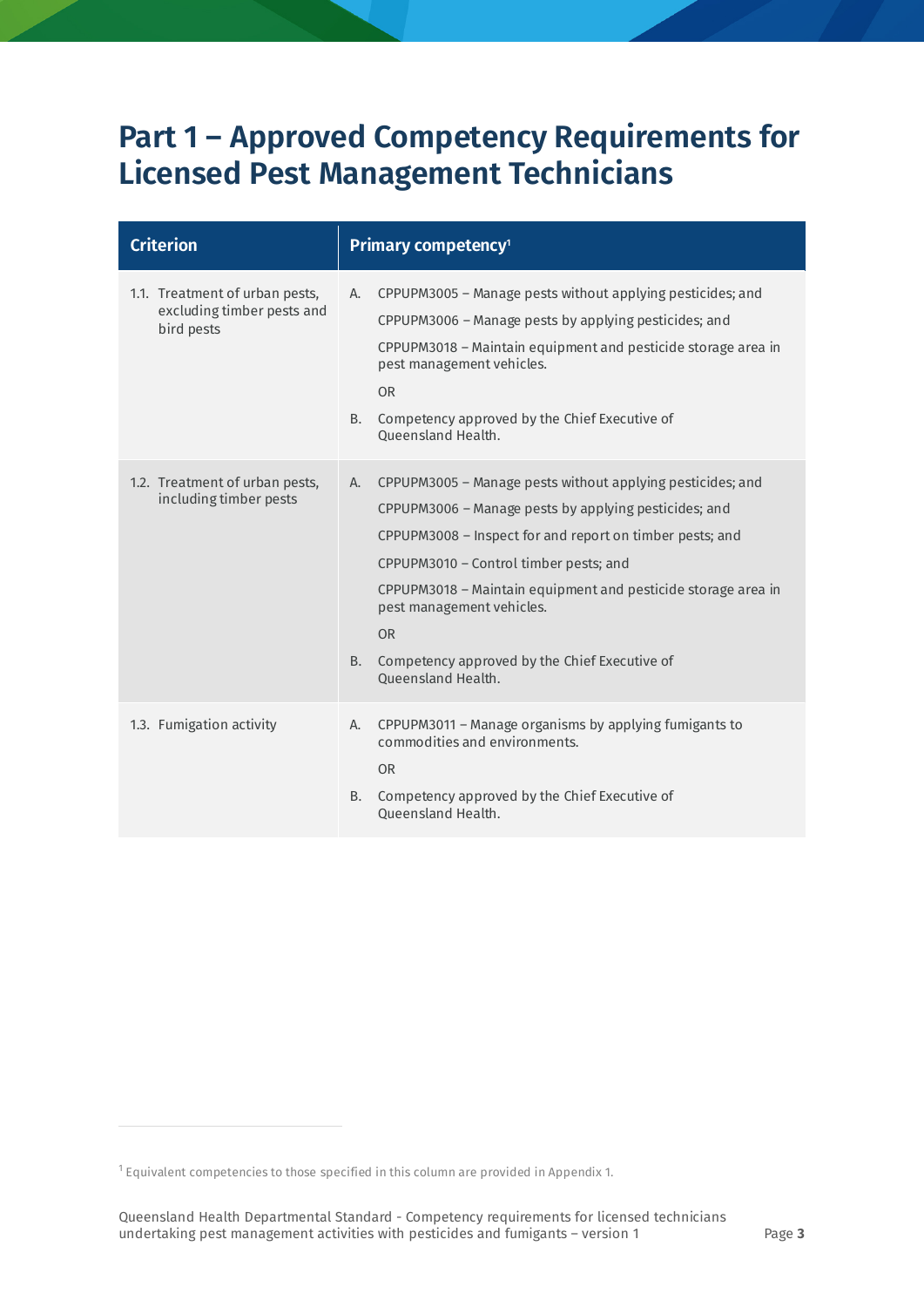| <b>Criterion</b>                                                                                                                                      | Primary competency <sup>1</sup>                                                                                                                                                                                                                                                                                                                                                                                                                                                                                                                                        |
|-------------------------------------------------------------------------------------------------------------------------------------------------------|------------------------------------------------------------------------------------------------------------------------------------------------------------------------------------------------------------------------------------------------------------------------------------------------------------------------------------------------------------------------------------------------------------------------------------------------------------------------------------------------------------------------------------------------------------------------|
| 1.4. Treatment of bird pests                                                                                                                          | CPPUPM3005 - Manage pests without applying pesticides; and<br>А.<br>CPPUPM3006 - Manage pests by applying pesticides; and<br>В.<br>CPPUPM3018 - Maintain equipment and pesticide storage area in<br>pest management vehicles; and<br>An avicide-use training course approved by the Chief Executive of<br>the Department of Agriculture and Fisheries.<br><b>OR</b><br>C.<br>Competency approved by the Chief Executive of Queensland<br>Health; and<br>Avicide-use training course approved by the Chief Executive of the<br>Department of Agriculture and Fisheries. |
| 1.5. Supervising the treatment<br>of urban pests at a<br>sensitive place or<br>preparing an activity risk<br>management plan for a<br>sensitive place | CPPUPM3005 - Manage pests without applying pesticides; and<br>А.<br>CPPUPM3006 - Manage pests by applying pesticides; and<br>CPPUPM3018 - Maintain equipment and pesticide storage area in<br>pest management vehicles.<br><b>OR</b><br>Competency approved by the Chief Executive of<br>B.<br><b>Oueensland Health.</b>                                                                                                                                                                                                                                               |
| 1.6. Supervising the treatment<br>of urban pests at a high-<br>risk place or preparing an<br>activity risk management<br>plan for a high-risk place   | CPPUPM3005 - Manage pests without applying pesticides; and<br>А.<br>CPPUPM3006 - Manage pests by applying pesticides; and<br>CPPUPM3018 - Maintain equipment and pesticide storage area in<br>pest management vehicles.<br>OR.<br>Competency approved by the Chief Executive of<br><b>B.</b><br><b>Oueensland Health.</b>                                                                                                                                                                                                                                              |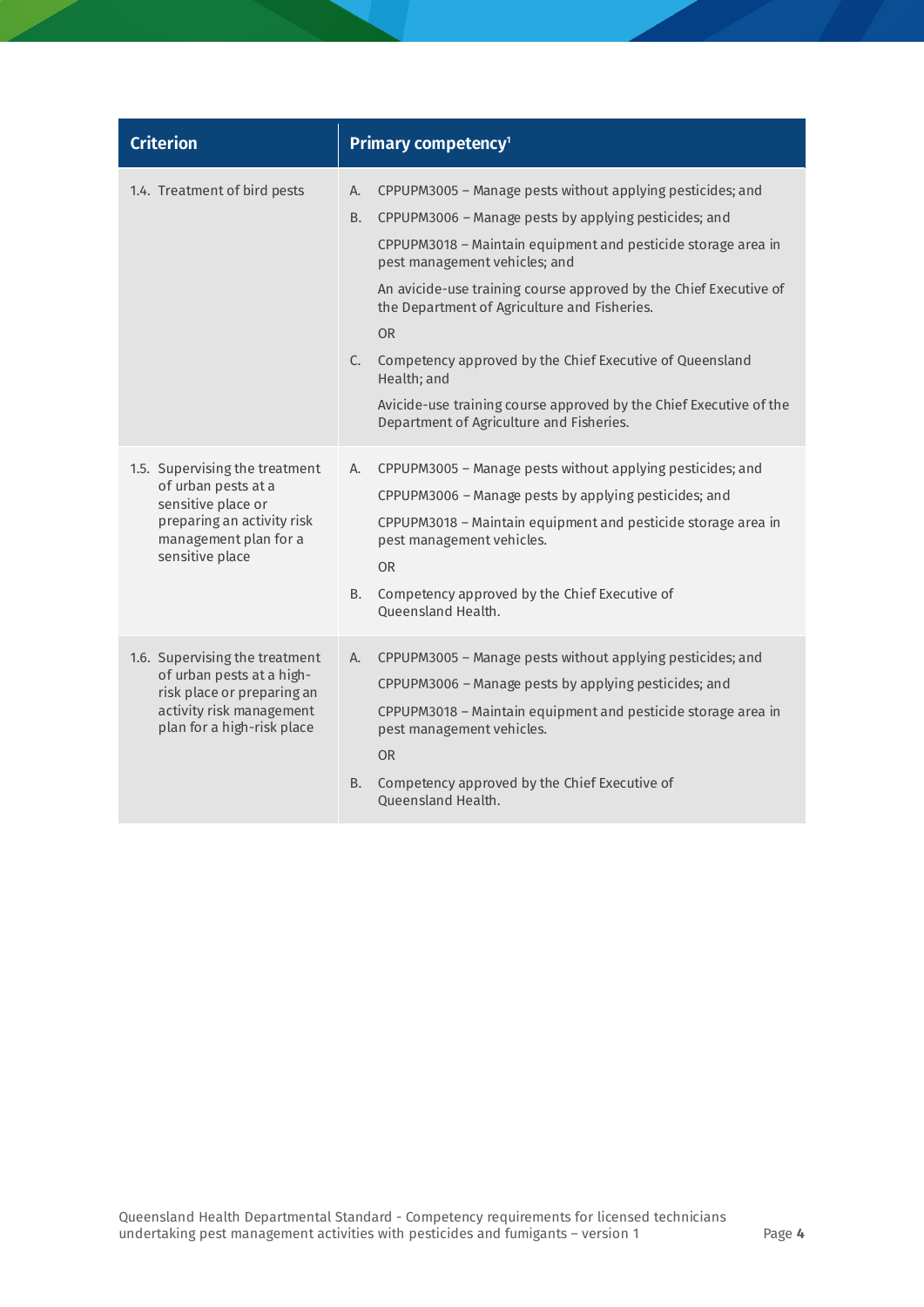### <span id="page-7-0"></span>**Glossary**

| <b>Term</b>            | <b>Meaning</b>                                                                                                                                                                                                                                                                                                                                                                                                                                           |
|------------------------|----------------------------------------------------------------------------------------------------------------------------------------------------------------------------------------------------------------------------------------------------------------------------------------------------------------------------------------------------------------------------------------------------------------------------------------------------------|
| <b>Chief Executive</b> | The Chief Executive of Queensland Health                                                                                                                                                                                                                                                                                                                                                                                                                 |
| Fumigant               | As defined in section 14(1) of the Medicines and Poisons Act 2019                                                                                                                                                                                                                                                                                                                                                                                        |
| High-risk place        | As defined in Schedule 3 of the Medicines and Poisons (Pest<br>Management Activities) Regulation 2021:<br>(a) means a place owned or occupied by a person and used for<br>intensive or high-density livestock farming, processing food or food<br>manufacturing; and<br>Examples of uses -<br>a placed used for an abattoir, bakery, piggery or poultry shed<br>(b) includes land adjacent to the place that is owned or occupied by the<br>same person. |
| Licensed Technician    | As defined in Schedule 3 of the Medicines and Poisons (Pest<br>Management Activities) Regulation 2021, means the holder of a pest<br>management licence.                                                                                                                                                                                                                                                                                                 |
| Pesticide              | As defined in section 14(2) of the Medicines and Poisons Act 2019                                                                                                                                                                                                                                                                                                                                                                                        |
| Sensitive place        | As defined in Schedule 3 of the Medicines and Poisons (Pest<br>Management Activities) Regulation 2021:<br>(a) means a building used for aged care, childcare, schooling or health<br>care purposes; and<br>Examples of uses -<br>nursing home, school, hospital<br>(b) includes land adjacent to the building used for the same purposes.                                                                                                                |
| <b>Timber pests</b>    | As defined in Schedule 3 of the Medicines and Poisons (Pest<br>Management Activities) Regulation 2021, means pests that attack, infest<br>or destroy timber or timber products.                                                                                                                                                                                                                                                                          |
| Urban pests            | As defined in Schedule 3 of the Medicines and Poisons (Pest<br>Management Activities) Regulation 2021, means pests that are commonly<br>found in places where people live and work, including, for example, ants,<br>cockroaches, mice, rats and spiders.                                                                                                                                                                                                |

A term used in this Standard that is defined in the *Medicines and Poisons Act 2019* or the Medicines and Poisons (Pest Management Activities) Regulation 2021 and is not referred to in this Glossary, has the meaning stated in the Act or Regulation.